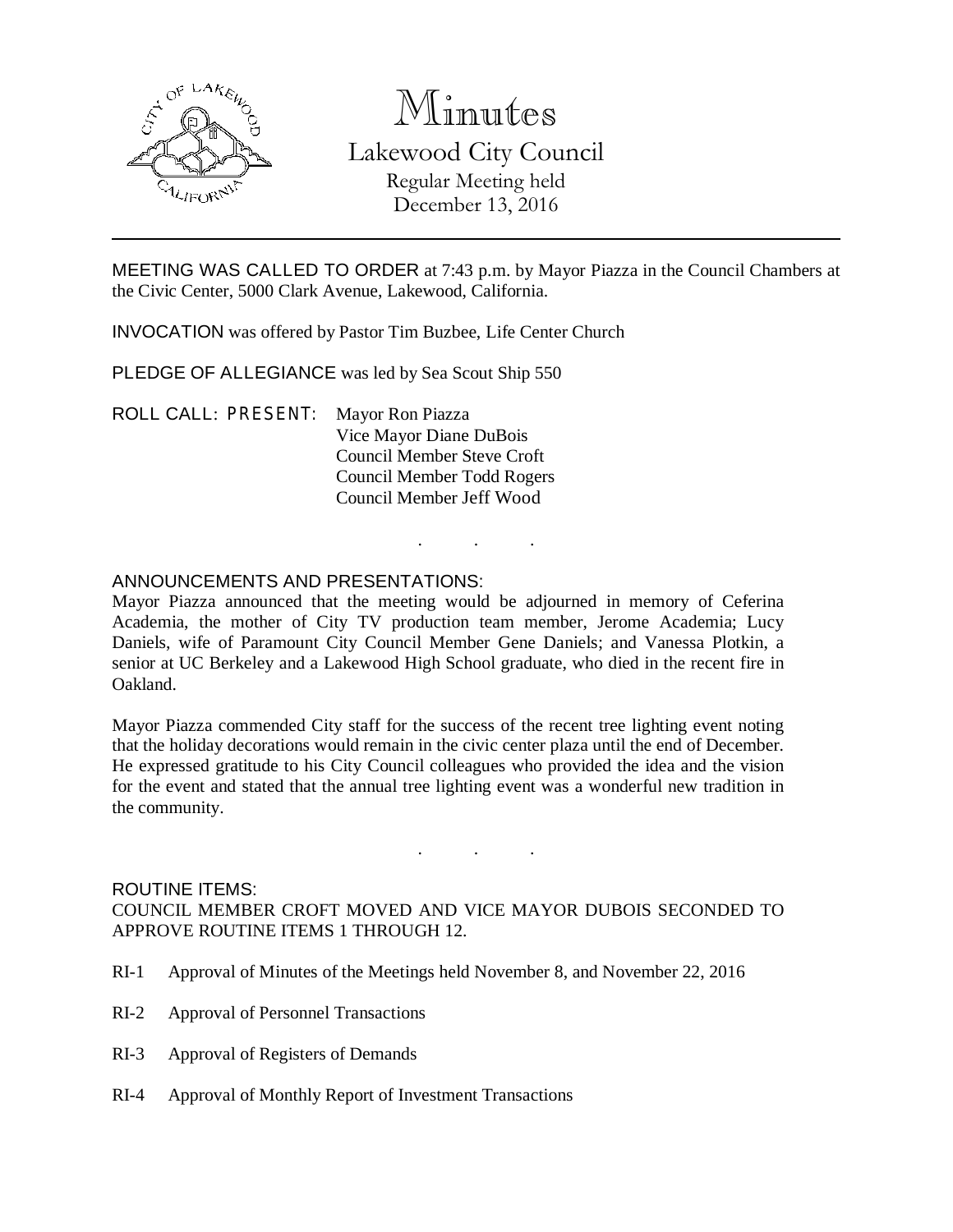#### ROUTINE ITEMS: - Continued

- RI-5 RESOLUTION NO. 2016-67; A RESOLUTION AUTHORIZING THE EXAMINATION OF PREPAID MOBILE TELEPHONY SERVICES SURCHARGE AND LOCAL CHARGE RECORDS
- RI-6 Approval of Agreement for On-call Hazardous Waste Removal Services with Ocean Blue Environmental Services, Inc.
- RI-7 Acceptance of Notice of Completion for Bolivar Park Play Area Replacement Project
- RI-8 Approval of Professional Services Agreement for Well #22 Taste/Odor Treatment and THM Reduction Pilot Project
- RI-9 Approval of Agreement with Long Beach Unified School District for Reciprocal Use of Recreational Facilities
- RI-10 Authorizing Appropriation and Acceptance of Proposal from KW Engineering for Energy Action Plan Consultant
- RI-11 RESOLUTION NO. 2016-68; A RESOLUTION OF THE CITY COUNCIL OF THE CITY OF LAKEWOOD ESTABLISHING DISABLED PERSON DESIGNATED PARKING ON THE SOUTH SIDE OF DASHWOOD STREET WITHIN THE CITY OF LAKEWOOD

RESOLUTION NO. 2016-69; A RESOLUTION OF THE CITY COUNCIL OF THE CITY OF LAKEWOOD ESTABLISHING DISABLED PERSON DESIGNATED PARKING ON THE NORTH SIDE OF ASHWORTH STREET WITHIN THE CITY OF LAKEWOOD

RESOLUTION NO. 2016-70; A RESOLUTION OF THE CITY COUNCIL OF THE CITY OF LAKEWOOD ESTABLISHING DISABLED PERSON DESIGNATED PARKING ON THE EAST SIDE OF BELLFLOWER BOULEVARD WITHIN THE CITY OF LAKEWOOD

RESOLUTION NO. 2016-71; A RESOLUTION OF THE CITY COUNCIL OF THE CITY OF LAKEWOOD ESTABLISHING DISABLED PERSON DESIGNATED PARKING ON THE SOUTH SIDE OF ANDY STREET WITHIN THE CITY OF LAKEWOOD

RI-12 Approval of Purchase and Installation of a Castus Server

UPON ROLL CALL VOTE, THE MOTION WAS APPROVED:

AYES: COUNCIL MEMBERS: Croft, DuBois, Rogers, Wood and Piazza NAYS: COUNCIL MEMBERS: None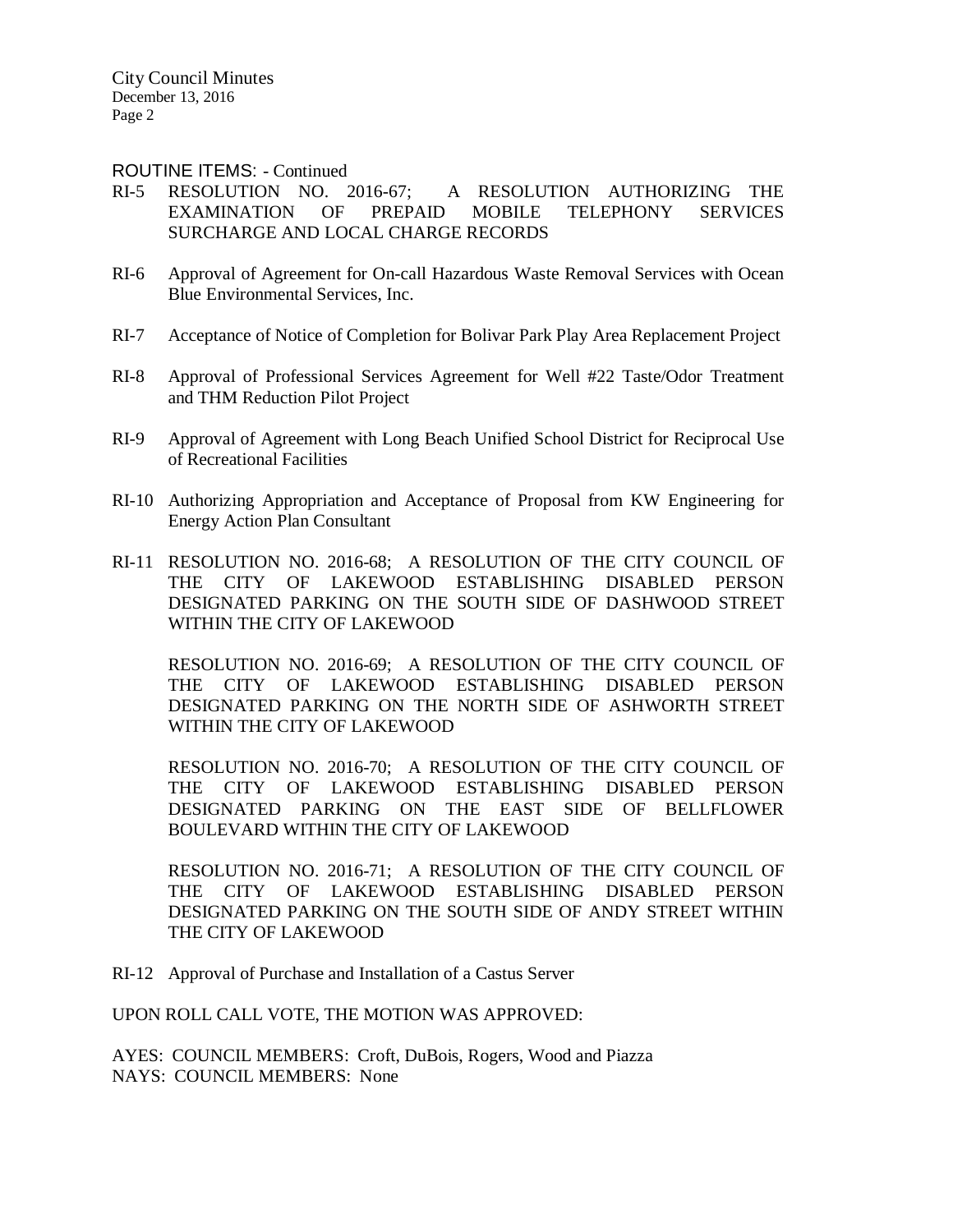## 3.1 • REVIEW OF COMPREHENSIVE ANNUAL FINANCIAL REPORT (CAFR) FOR YEAR ENDED JUNE 30, 2016

Administrative Services Director Diane Perkin presented a report based on the memo in the agenda and stated the Comprehensive Annual Financial Report (CAFR) was a set of financial statements which was audited by an independent public accounting firm. She reported that the significant change from prior years was the reporting of the \$9.4 million payment made by the Successor Agency to the County and State Department of Finance disallowing certain loans made by the City to the former redevelopment agency. She explained that while general fund revenues and the transfer in of gas taxes exceeded expectations, operational expenses posted a year-over-year increase of a little over one percent. She concluded by stating that the City remained in sound fiscal condition and was able to meet all obligations, with no outstanding General Fund debt.

Council Member Croft commended staff on such a comprehensive report. He explained that the bottom line was that with the health of the economy, the City continued to live within its means while still being able to invest in infrastructure and maintain high quality programs by taking advantage of grants and opportunities for matching funds. He stated that Council remained vigilant of the State's ongoing practice of large takeaways for little return.

Mayor Piazza acknowledged the CAFR as a first-class, award-winning report. He expressed confidence that his colleagues were fiscally responsible and would move forward by exploring all the options and keeping an eye on the economy.

Council Member Rogers stated that it had been validating to read that despite not having an auto row or high property taxes as with some cities, Lakewood remained financially sound and was able to invest in the core values of the City Council and the community under the leadership of the City Manager.

MAYOR PIAZZA STATED THAT THERE BEING NO OBJECTION, THE ITEM WAS ORDERED RECEIVED AND FILED.

## 3.2 • AUTHORIZATION FOR PURCHASE OF CARPETING FOR THE CENTRE AT SYCAMORE PLAZA

. . .

Lisa Rapp, Director of Public Works, presented a report based on the memo in the agenda and explained that a project had been included in the current capital improvement program to replace the carpeting and carpet base in The Centre at Sycamore Plaza. Staff had solicited a proposal from Milliken and Company and had been working with their hospitality designer to select a carpet that would be compatible in color with existing finishes and be fabricated from a high quality performance specification. Installation would go out to bid to Milliken certified installers. Although the staff report stated that the purchase would be made through the NJPA purchasing cooperative, a complication had been encountered. Instead, the purchase could be made directly from the manufacturer if the City Council made a finding that they were the sole source for the product. Milliken was the only company that could provide this carpet design and quality level with the pattern being a one-of a kind custom design, and was, therefore truly a sole source item.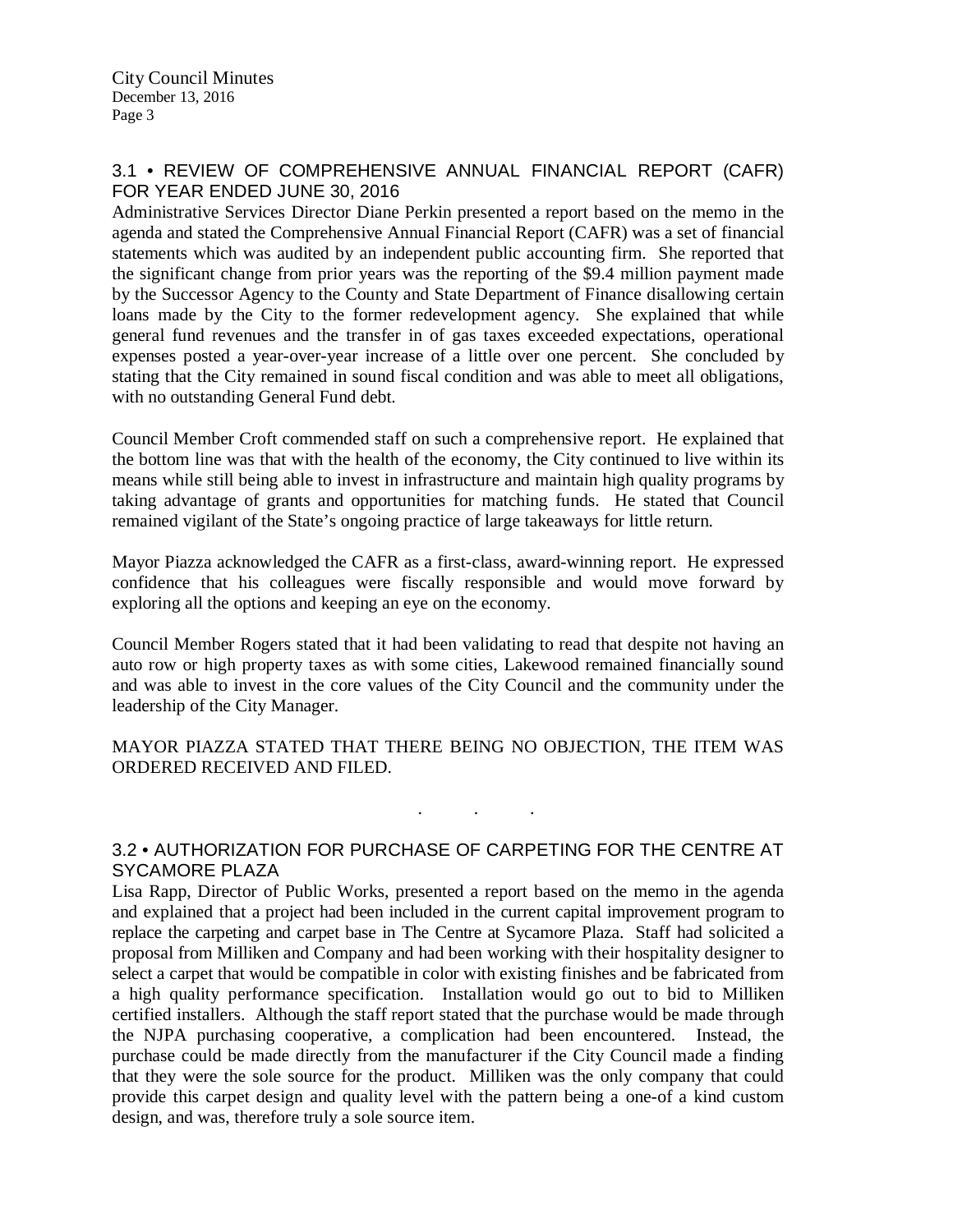### 3.2 • AUTHORIZATION FOR PURCHASE OF CARPETING FOR THE CENTRE AT SYCAMORE PLAZA - Continued

She stated that staff recommended that the City Council find that the proposed purchase of the carpet for the Centre from Milliken and Company was a sole source purchase and authorize staff to issue a purchase order to Milliken and Company or the NJPA for the project in the amount of \$67,939.

Responding to Council Member Wood's questions, Ms. Rapp stated that it had been over twelve years since the carpeting at the Centre was replaced and at that time, had been purchased from Milliken. She responded that the warranty covered the manufacture of the carpet and stated that the by following the manufacturer's care instructions and by relocating carpet tiles from high traffic areas would extend the life of the carpet.

Vice Mayor DuBois noted that having received valuable use after twelve years of the existing carpeting, it was time for its replacement.

Commenting on the significance of the Centre as a rental facility, Mayor Piazza stated it was important to maintain its appeal as a popular destination for receptions and special events.

VICE MAYOR DUBOIS MOVED AND COUNCIL MEMBER ROGERS SECONDED TO FIND THE PROPOSED PURCHASE OF THE CARPET FOR THE CENTRE FROM MILLIKEN AND COMPANY AS A SOLE SOURCE PURCHASE AND TO AUTHORIZE STAFF TO ISSUE A PURCHASE ORDER TO MILLIKEN AND COMPANY OR THE NJPA FOR THE PROJECT IN THE AMOUNT OF \$67,939. UPON ROLL CALL VOTE, THE MOTION WAS APPROVED:

AYES: COUNCIL MEMBERS: Croft, DuBois, Rogers, Wood and Piazza NAYS: COUNCIL MEMBERS: None

3.3 • AUTHORIZATION FOR REFURBISHMENT OF OPERABLE WALL EQUIPMENT FOR THE CENTRE AT SYCAMORE PLAZA

. . .

The Public Works Director presented a report based on the memo in the agenda and reported that the refurbishment of the operable wall covering in The Centre at Sycamore Plaza was identified and funded in the Capital Improvement Program. Advanced Equipment Corporation, who had been the original manufacturer of the operable walls, possessed the knowledge, skills, and necessary equipment to disassemble, transport to their facility, refurbish and provide re-installation of the newly refurbished walls. The manufacturer also stocked the necessary parts for the walls, therefore, were the sole source for this refurbishment. She concluded by stating that staff recommended that the City Council find Advanced Equipment Corporation as the sole source for refurbishment of the operable walls and authorize staff to issue a purchase order for the project, in an amount not to exceed \$48,570.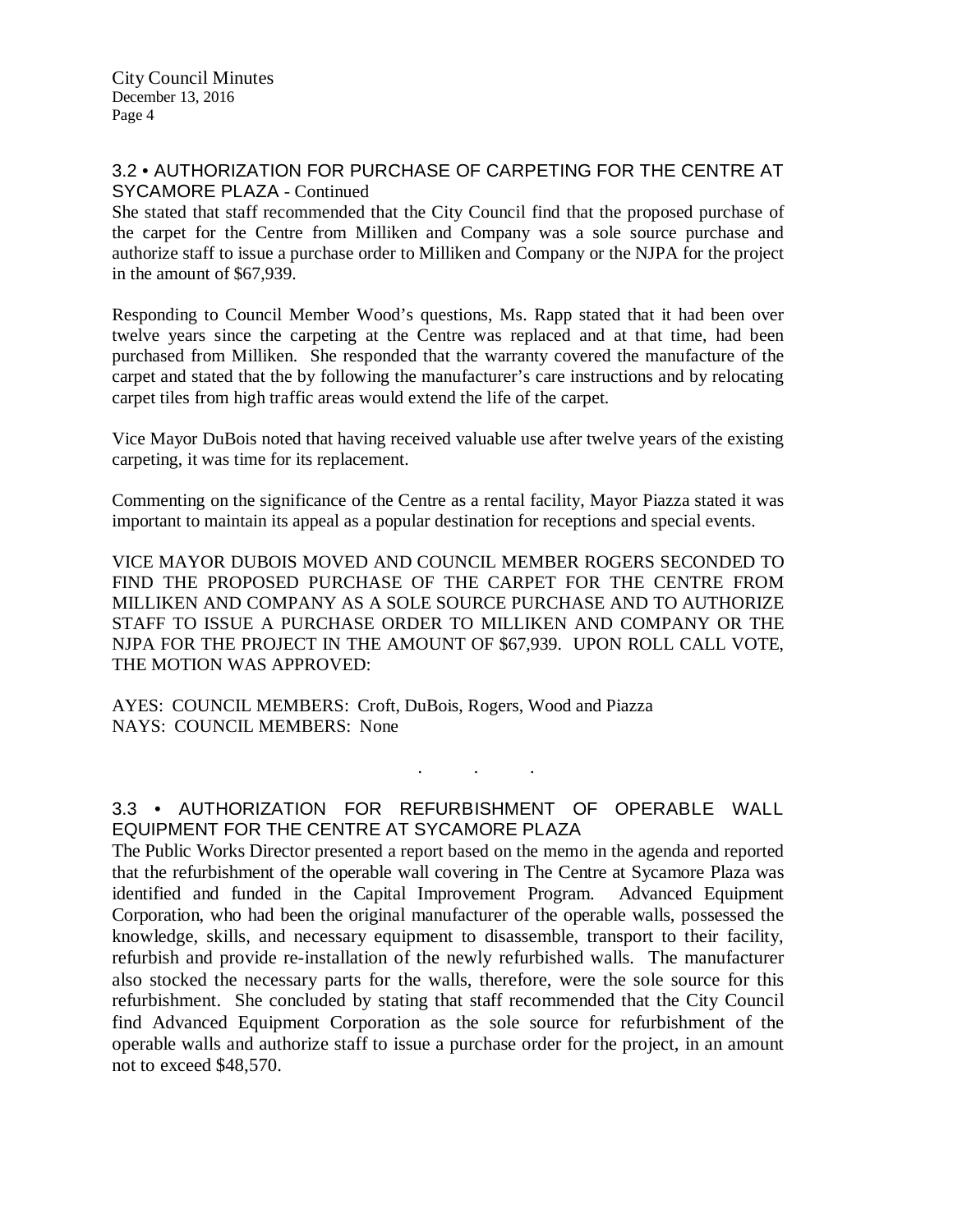### 3.3 • AUTHORIZATION FOR REFURBISHMENT OF OPERABLE WALL EQUIPMENT FOR THE CENTRE AT SYCAMORE PLAZA - Continued

Vice Mayor DuBois determined from Ms. Rapp that in the thirty years since it had been installed, this was the first time that the operable walls would be refurbished. Noting the importance of the Centre, she expressed appreciation to staff for their stewardship in the maintenance of the facility.

Ms. Rapp responded to Council Member Croft's inquiry by stating that having worked closely with the Recreation and Community Services Department staff, time had been blocked out in the Centre schedule to coordinate the removal and installation of the walls and carpeting.

COUNCIL MEMBER WOOD MOVED AND COUNCIL MEMBER ROGERS SECONDED TO FIND ADVANCED EQUIPMENT CORPORATION AS THE SOLE SOURCE FOR REFURBISHMENT OF THE OPERABLE WALLS AND AUTHORIZE STAFF TO ISSUE A PURCHASE ORDER FOR THE PROJECT IN AN AMOUNT NOT TO EXCEED \$48,570. UPON ROLL CALL VOTE, THE MOTION WAS APPROVED:

AYES: COUNCIL MEMBERS: Croft, DuBois, Rogers, Wood and Piazza NAYS: COUNCIL MEMBERS: None

3.4 • APPROVAL OF SUBRECIPIENT AGREEMENT WITH GATEWAY REGION INTEGRATED REGIONAL WATER MANAGEMENT JOINT POWERS AUTHORITY (GWMA) FOR THE PROPOSITION 84 GRANT – PARAMOUNT BOULEVARD DRAINAGE AND LANDSCAPE PROJECT

. . .

The Director of Public Works presented a report based on the memo in the agenda and stated that the City had received a Proposition 84 Grant for the conversion of the landscaping on the two side panels on Paramount Boulevard between Carson Street and Del Amo Boulevard. Turf and trees would be converted to drought tolerant landscape, and on-street drainage would be improved as provision would be made for urban runoff and stormwater to infiltrate into the side panels. The project would provide additional benefit to the City since most of the aged Ficus trees had been infected and would require their removal. It was also being encouraged to move to drought tolerant plantings in medians to respond to long-term drought conditions. The project would also include a new irrigation system and controller that would monitor water usage and site conditions. She stated it was staff's recommendation that the City Council approve the Subrecipient Agreement with the GWMA for the project and grant; allocate funding for the grant match in the amount of \$1,027,418 from the City's Measure R transportation funds, and authorize Willdan to provide design and project management services in the amount of \$365,580 under their existing on-call agreement.

COUNCIL MEMBER CROFT MOVED AND VICE MAYOR DUBOIS SECONDED TO APPROVE STAFF'S RECOMMENDATIONS.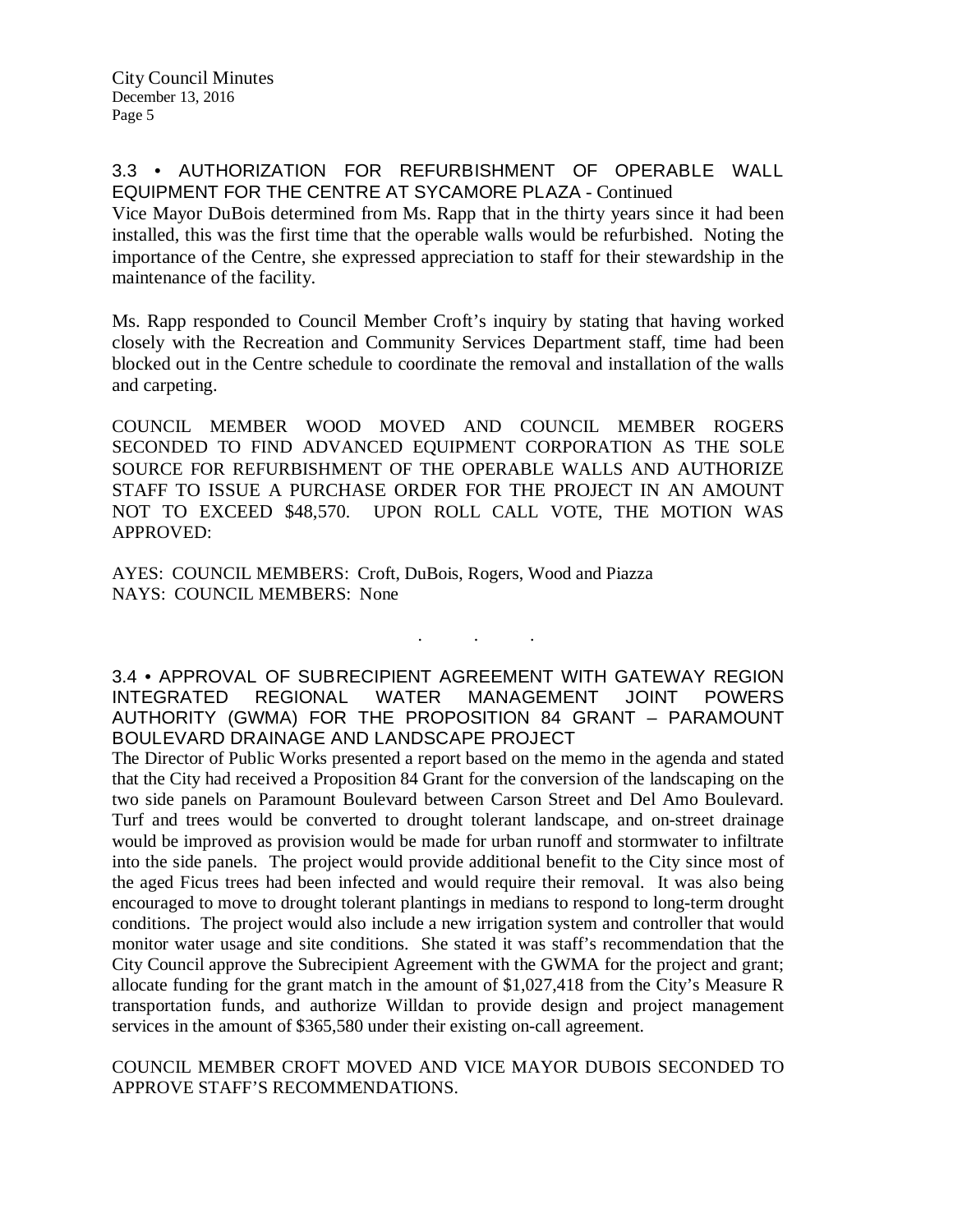3.4 • SUBRECIPIENT AGREEMENT WITH GWMA FOR PROP 84 GRANT – PARAMOUNT BLVD. DRAINAGE AND LANDSCAPE PROJECT - Continued UPON ROLL CALL VOTE, THE MOTION WAS APPROVED:

AYES: COUNCIL MEMBERS: Croft, DuBois, Rogers, Wood and Piazza NAYS: COUNCIL MEMBERS: None

Mayor Piazza recognized members of Boy Scout Troop 75 in attendance for their communications badge.

. . .

. . .

3.5 • APPROVAL OF SUBRECIPIENT AGREEMENT WITH GATEWAY REGION INTEGRATED REGIONAL WATER MANAGEMENT JOINT POWERS AUTHORITY (GWMA) FOR THE PROPOSITION 84 GRANT – ADVANCED WATER METER REPLACEMENT PROJECT

Jason Wen, Director of Water Resources, presented a report based on the memo in the agenda and reported that the City Council previously approved a resolution to join the Gateway Water Management Authority (GWMA), whose purpose was to encourage integrated regional strategies for the management of water resources and to provide an Integrated Regional Water Management (IRWM) Plan approved by the State to be competitive in securing State and Federal grant funds. As one of eleven members on whose behalf the GWMA applied for and received matching grant funds, Lakewood would use the funds to install 350 advanced meters. He concluded by stating that it was staff's recommendation that the City Council approve the Subrecipient Agreement with the GWMA for the project and grant, and allocate funding for the grant match in the amount of \$122,500 plus administrative fees of \$10,000 from the Water Capital Improvement Account. As the advanced meters were installed, GWMA would request a grant reimbursement with the notto-exceed amount of \$66,114.

Council Member Wood inquired where the 350 meters would be located. Mr. Wen replied that the meters would be located where they would be most cost effective and would minimize the distance of the meters which were more difficult to read.

Council Member Croft commented that such meters would provide real-time data with the ability to track water usage and noted the advantage of the project being funded by grant monies.

COUNCIL MEMBER CROFT MOVED AND VICE MAYOR DUBOIS SECONDED TO APPROVE STAFF'S RECOMMENDATIONS. UPON ROLL CALL VOTE, THE MOTION WAS APPROVED:

AYES: COUNCIL MEMBERS: Croft, DuBois, Rogers, Wood and Piazza NAYS: COUNCIL MEMBERS: None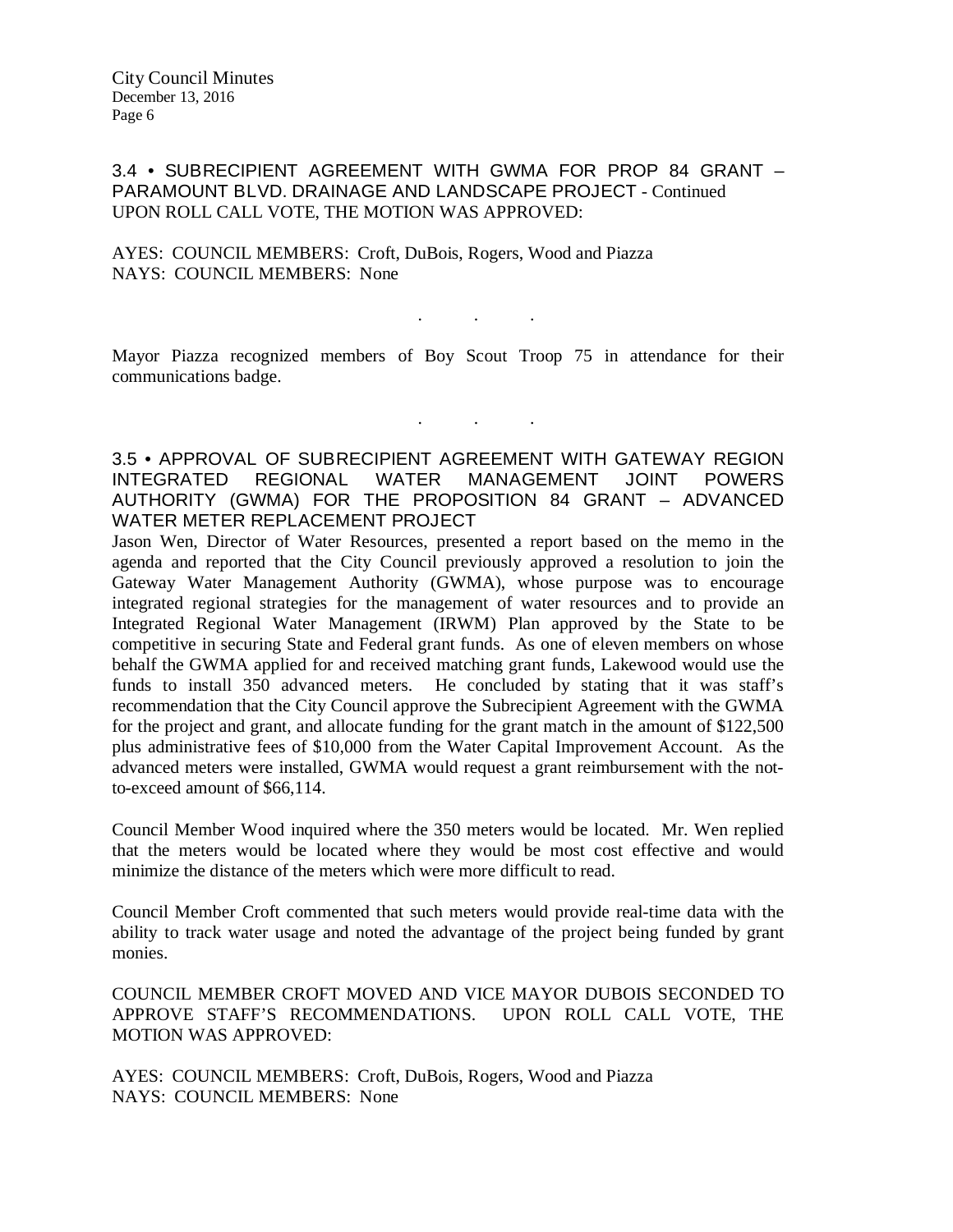Mayor Piazza stated that he would recuse himself from consideration of Item 3.6 and turned the chair over to Vice Mayor DuBois.

### 3.6 • APPROVAL OF AMENDMENT TO FUNDING AGREEMENT WITH L.A. COUNTY METROPOLITAN TRANSPORTATION AUTHORITY FOR LAKEWOOD/DEL AMO INTERSECTION IMPROVEMENTS

The Public Works Director presented a report based on the memo in the agenda and explained that City staff and consultants had been working on the design of a project to improve intersection of Lakewood and Del Amo Boulevards. The Los Angeles County Metropolitan Transportation Authority (LACMTA) had proposed an Amendment to increase the amount of the Funding Agreement which provided a grant of Measure R Funds for the project. Originally, Metro's concept called for only the west side of the box culvert to be widened, but to meet ADA requirements and provide for a sidewalk, it was determined that the east side must also be widened. The Amendment would increase the amount by \$2,274,300 for a total of \$5,504,300. The funding was from Metro's share of Measure R. Council had previously approved the consulting engineering firm of Willdan to provide engineering design services and had submitted an updated proposal in the amount of \$34,500 to complete the necessary design. The project would construct an additional left-turn lane in each direction, widen the west and east side of Lakewood Boulevard as it crossed the open drainage channel south of Del Amo Boulevard, modify the traffic signal and other related work to include reconstruction of the channel on the east side. The construction phase was estimated to begin in the spring of 2017 and would take about six months. She stated it was recommended that the City Council approve an Amendment to add \$2,274,300 to the Funding Agreement with Los Angeles County Metropolitan Transportation Authority that increased the total to \$5,504,300 for improvements to the intersection of Del Amo and Lakewood Boulevards and authorize the City Manager to sign the agreement subject to approval as to form by the City Attorney, and authorize staff to execute Willdan's proposal to provide additional design services for the Intersection Improvement Project at Del Amo and Lakewood Boulevards, in the amount of \$34,500.

Council Member Croft and Council Member Rogers commented on the impacts of the project but noted the value of improving traffic flow and looked forward to its completion.

COUNCIL MEMBER WOOD MOVED AND COUNCIL MEMBER ROGERS SECONDED TO APPROVE STAFF'S RECOMMNEDATIONS. UPON ROLL CALL VOTE, THE MOTION WAS APPROVED:

AYES: COUNCIL MEMBERS: Croft, DuBois, Rogers, and Wood NAYS: COUNCIL MEMBERS: None ABSENT: COUNCIL MEMBERS: Piazza

. . .

Mayor Piazza resumed his position at the dais.